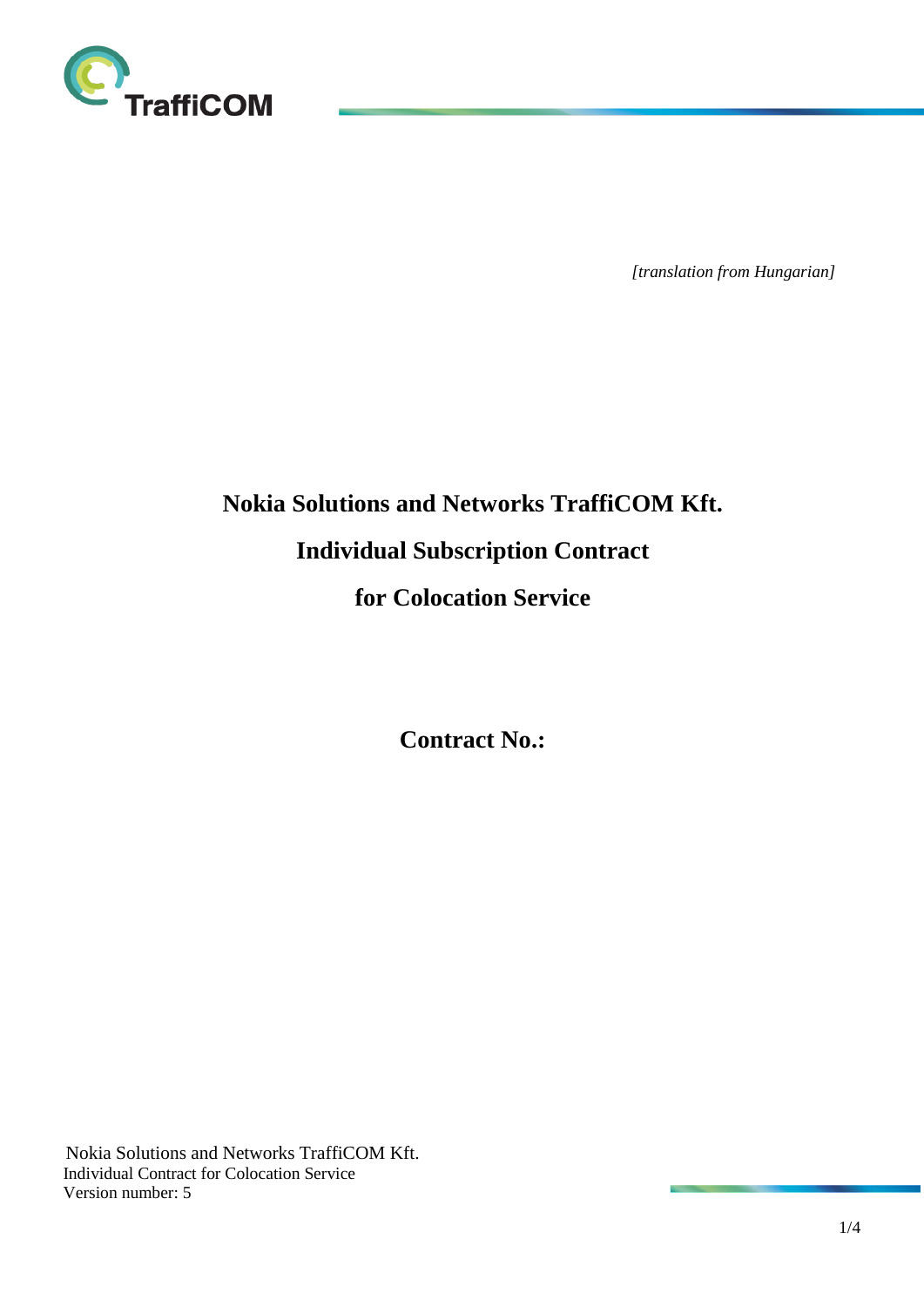

## **Concluded between**

| 1.<br>Data of the Subscriber                              |                       |
|-----------------------------------------------------------|-----------------------|
| Company name of the Subscriber:                           | []                    |
| Registered seat of the Subscriber:                        | $\left[\ldots\right]$ |
| Location of the Subscriber's access point:                | $\left[\ldots\right]$ |
| Invoicing address, bank account number of the Subscriber: | []                    |
| Company registation number of the Subscriber:             | []                    |
| Contact person at the Subscriber:                         | $\left[\ldots\right]$ |

#### **2. Data of the Service Provider**

2.1 Name, registered seat and postal address of the Service Provider

| Company name of the Service Provider:                           | Nokia Solutions and Networks TraffiCOM Kft.    |
|-----------------------------------------------------------------|------------------------------------------------|
| Registered seat of the Service Provider:                        | 1083 Budapest, Bókay János u. 36-42.           |
| Postal address of the Service Provider:                         | 1083 Budapest, Bókay János u. 36-42.           |
| Company registration number of the                              |                                                |
| Service Provider:                                               | 01-09-567072                                   |
| 2.2<br>Availability of the Service Provider's customer service: |                                                |
| Domestic access:                                                |                                                |
| Telephone:                                                      | $(06-40)$ 200-739                              |
| E-mail:                                                         | ugyfelszolgalat@trafficom.hu                   |
| Telefax:                                                        | $(06-1)$ 455-7185                              |
| Postal address:                                                 | 1083 Budapest, Bókay János u. 36-42.           |
| International access:                                           |                                                |
| Telephone:                                                      | $(+36-1)$ 455-7198                             |
| E-mail:                                                         | helpdesk@trafficom.hu                          |
| Fax:                                                            | $(+36-1)$ 455-7185                             |
| Postal address:                                                 | Bókay János u. 36-42. H-1083 Budapest, Hungary |
|                                                                 |                                                |

Service hours of the customer service: 24 hours a day all year round

2.3 Internet home page address of the Service Provider:

[http://www.trafficom.hu](http://www.trafficom.hu/)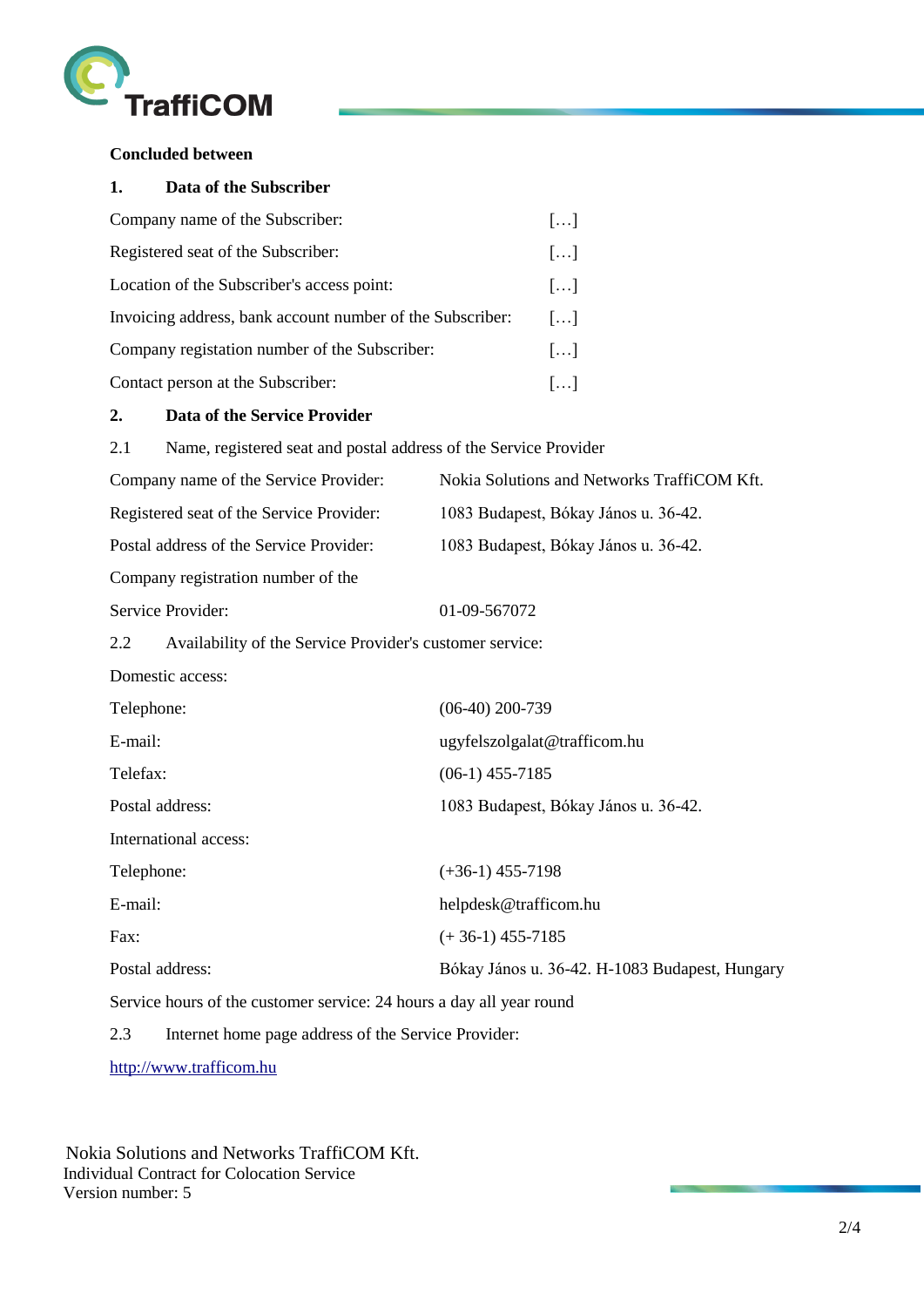

# **3. Subscribed service(s) subject to the Contract:**

Provision of collocation service

3.1 Definition of the service access points

Delivery point particulars:

Address:

………………………city, …………district, ………………………….street/road/square, ………number,

……….floor, ………..door, ……………position:

#### GPS co-ordinates:

Longitude: ………………….. Latitude: …………………..

3.2 Placed racks

| Size of rack     | <b>pcs</b> |
|------------------|------------|
|                  |            |
| 600x600x42U, 19  |            |
| 800x800x42U, 19" |            |

#### 3.3 Required place in the rack – defined by units

| Size of rack     | units |
|------------------|-------|
| 600x600x42U, 19" |       |
| 800x800x42U, 19" |       |

#### 3.4 Service ID

#### **4. Availability of the Service:**

4.1 ………. % annually

4.2 Measurement method of service availability:

Measurement of service availability shall be carried out in accordance with the provisions of article 4 of the GTC.

## **5. IDs of the connected services**

#### **6. Performance deadline, deadline for commencement of the Services: […]**

## **7. Suspensions, limitations:**

The terms and conditions of suspensions and limitations are set forth in articles 5 and 6 of the GTC.

# **8. Fees, invoicing, damages, penalty:**

- 8.1 One-off fee:
- 8.2 Monthly fee: